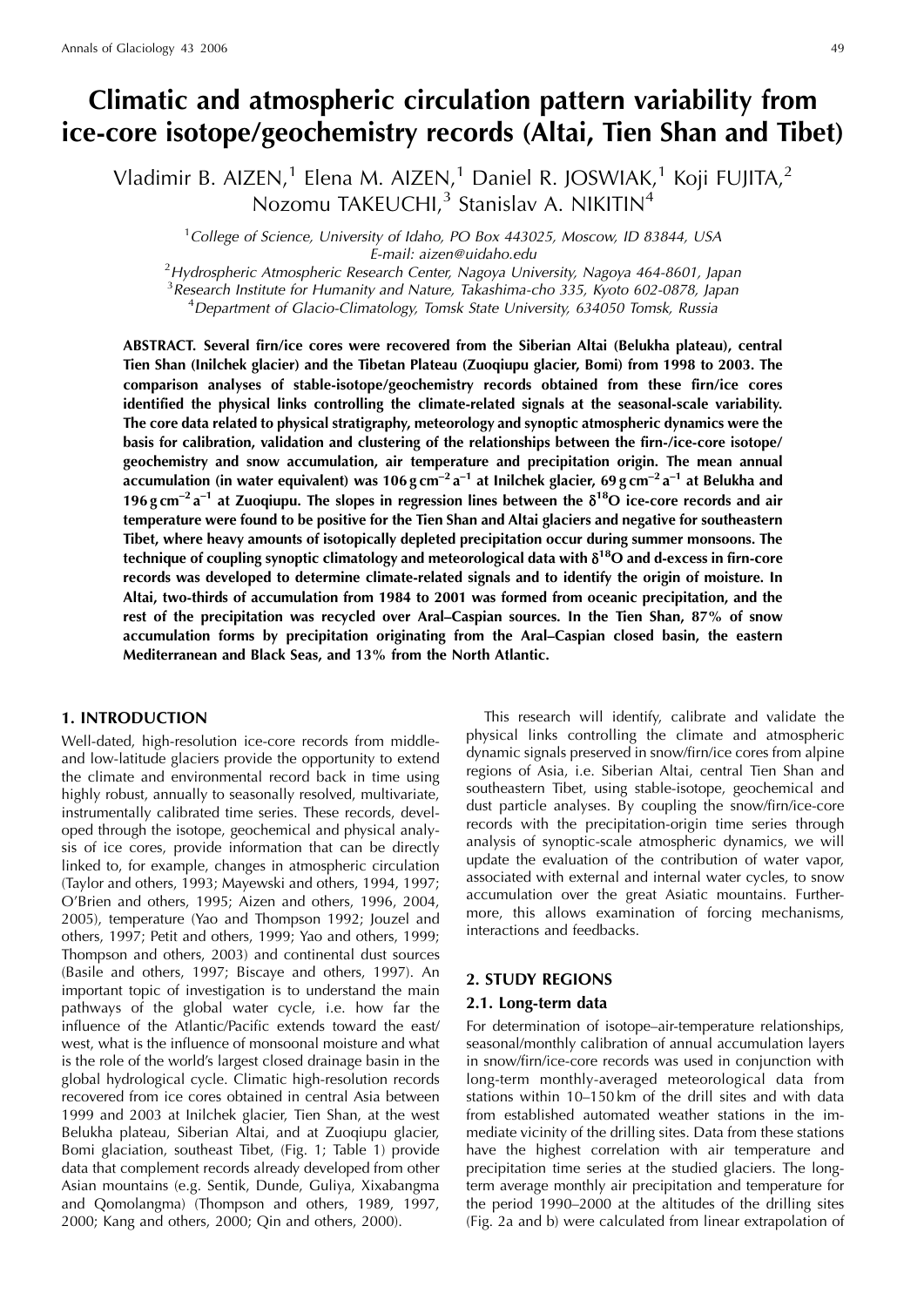

**Fig. 1.** Study locations at the northern and southern periphery of the Asian mountain system, with the main trajectories of air masses that bring moisture to them.

air temperatures and precipitation at referenced stations with mean altitudinal gradients (Table 2).

To describe atmospheric circulation patterns that influence regional precipitation regimes at seasonal timescales, we used monthly data on the frequency of synoptic patterns observed over the southwestern Siberian Altai and the central Tien Shan, developed by Bugaev and others (1957), Popova (1972), Narojniy and others (1993) and Subbotina (1995) and partially presented in the Central Asia Data Base which is completed and maintained by the authors at the University of Idaho (UI). A brief description of synoptic pattern classifications over Siberia and central Asia is presented in Aizen and others (2004, 2005). The prevailing synoptic patterns associated with precipitation are listed in Table 3.

## **2.2. Climatic regime**

All the study locations exhibit maximum temperature and precipitation during the summer months. Two of these, Tien Shan in central Asia and Altai in the Siberian mountains, are distinguished by a continental climate with significant annual air-temperature variation, up to  $20^{\circ}$ C at the Tien Shan and  $16^{\circ}$ C at the Altai drilling sites (Fig. 2b). These glaciers store records of the advection of fresh water transferred from the Atlantic, Pacific and Arctic Oceans (Aizen and others, 2004, 2005) (Fig. 1). The firn records from the Tien Shan and Altai glaciers can be directly associated with one of the world's largest internal water systems, i.e. the Aral–Caspian and Tarim.

The third studied region is the Bomi glacial massif located in the Hengduan range of southeastern Tibet, along the windward slope of the southwest monsoon. Annual airtemperature variation is significantly less  $(13^{\circ}C)$  in southeast Tibet than at the central Asian drilling sites (Fig. 2b). Under the influence of the monsoon, the heaviest amounts of precipitation occur at the Tibetan study location (Fig. 2a).

## **3. MEASUREMENTS, PROCESSING AND ANALYSES**

#### **3.1. Field sampling and measurements**

The firn-/ice-core, snow-pit and fresh-snow samples obtained during field seasons 1998–2003 were collected using established sampling techniques for isotope/geochemical analysis (Kreutz and others, 2001, 2003; Aizen and others, 2004, 2005). Core dimensions and weight were measured,

**Table 1.** Brief description of ice cores and their records that were used in current research

| Region            |       |         | Obtained ice cores |                | Period of years from available records |            |            |                |  |  |
|-------------------|-------|---------|--------------------|----------------|----------------------------------------|------------|------------|----------------|--|--|
|                   |       | Shallow |                    | Deep           | $\delta^{18}O$                         | $\delta D$ | Major ions | Dust particles |  |  |
|                   | Depth | Period  | Depth              | Approx. period |                                        |            |            |                |  |  |
|                   | m     | years   | m                  |                |                                        |            |            |                |  |  |
| Siberian Altai    | 21    | 17      | 175                | 1500-2000      | 17                                     | 17         | 17         | 17             |  |  |
| Central Tien Shan | 16    | 8       | 165                | 300-500        | $5 - 8$                                | 5          | 8          |                |  |  |
| Southeast Tibet   | 16    | $4 - 5$ |                    |                | $4 - 5$                                |            | $4 - 5$    |                |  |  |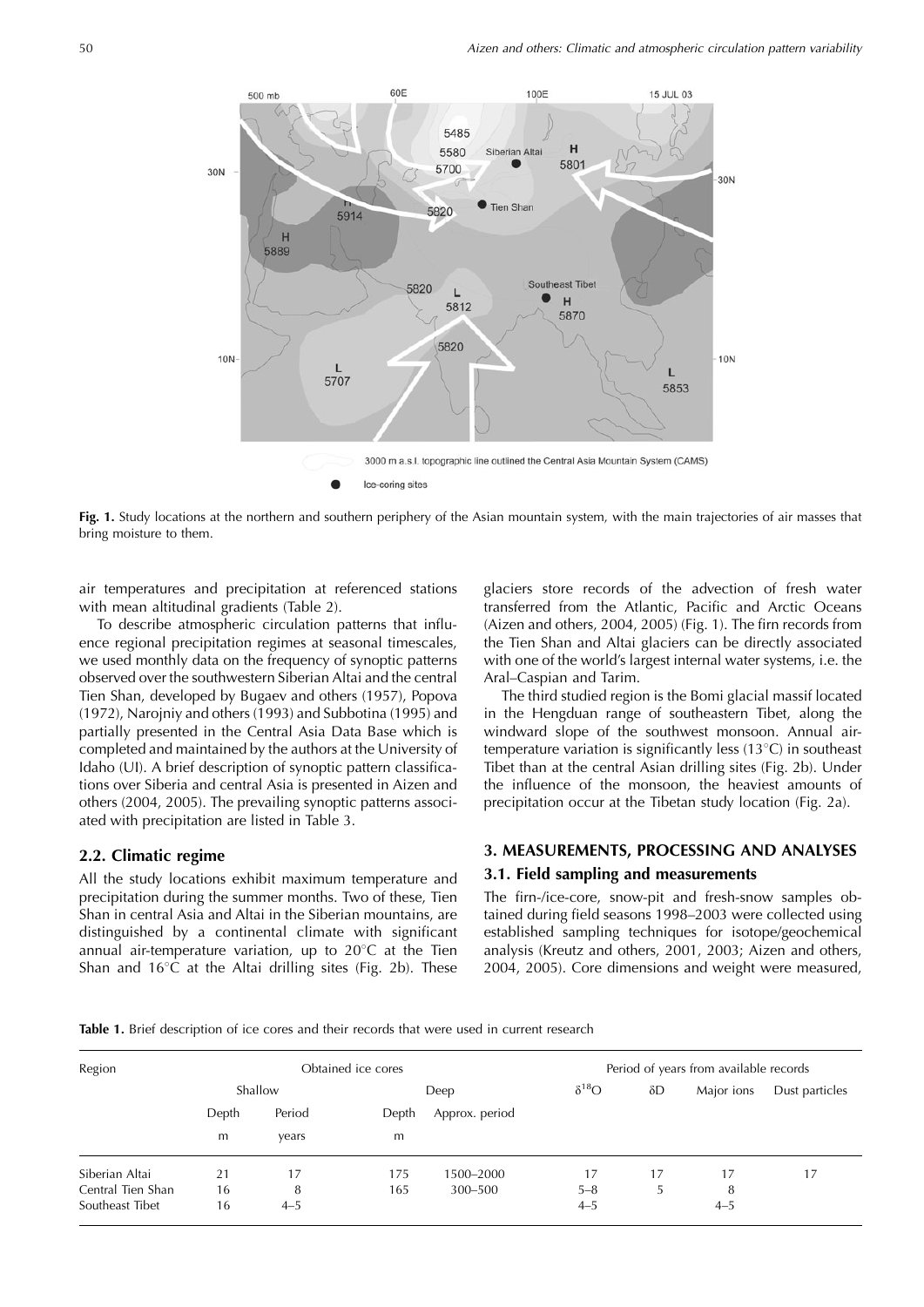

**Fig. 2.** Average monthly precipitation (a) and air temperatures (b) corrected with the local seasonal lapse rates to drill-site elevations (Siberian Altai, 4115 m).

followed by detailed description of the physical stratigraphy using a light table and photographs of each core section. The seasonal layers in the Tien Shan and Altai were differentiated from the others by their crystal structure (Fig. 3) (Aizen and others, 2004, 2005). Each drill run was photographed, packed into pre-cleaned plastic packets and shipped frozen from the drilling sites to UI and University of Maine (UM), USA, where they are currently stored.

The drilling sites were identified as suitable locations for recovery of firn/ice cores and subsequent development of climatic records. Summer air temperatures (Fig. 2a), snow-pit and firn-core temperatures (Fig. 4) and stratigraphy profiles (Fig. 3) revealed negligible snowmelt and the absence of meltwater percolation, which redistributes isotopic signals.

The stratigraphic profiles from the Tien Shan and Altai firn/ ice cores show drier, colder depositional environments representing the cold recrystallization zones of glacier accumulation areas with less annual accumulation at lower altitudes compared to southeast Tibet (Figs 2–4). Temperature profiles show decreasing temperatures with depth, and although the temperature profile at the southeast Tibetan site shows increasing temperatures in the first 1 m before decreasing with depth, the entire profile is below  $0^{\circ}$ C. Snowpit density ranges are similar in central Asia  $(0.22 \text{ g cm}^{-3})$  at the surface to  $0.49$  g cm<sup>-3</sup> at 2 m snow depth) and southeastern Tibet  $(0.21-0.55 \text{ g cm}^{-3})$ , although density at the latter site increases more rapidly within the first 3 m (Fig. 3). A warmer, wetter depositional environment at the southeast Tibetan site, with precipitation closer to  $0^{\circ}$ C, results in the

distinctive feature of occasional thin (1–3 mm) wind/solar radiative crusts in the stratigraphic profiles (Fig. 3).

In the remote field locations, Grant Instruments and Campbell Scientific (Logan, UT) automated weather stations and data loggers were used to record hourly measurements of air and ice temperatures. An automatic snow-depth gauge (KADEC-SNOW, KONA system) was installed on the Altai glacier drilling site in July 2001, with sensor detection of snow or open air by photo diodes at an interval of 1 cm. Two daily measurements, one in the morning and one in the evening, recorded the snow surface level for 2 months.

## **3.2. Stable-isotope processing**

Each 3–5 cm of the upper part of the snow/firn core, as well as samples from five snow pits, and fresh snow, were analyzed for  $\delta^{18}O$  and  $\delta D$  in collaboration with the UI, UM, University of New Hampshire, USA, and the Japanese National Institute of Polar Research, Tokyo. The analytical precision for measurements of oxygen and deuterium isotopic ratios was  $\pm 0.05\%$  and  $\pm 0.5\%$  respectively in each laboratory. The technique of snow/firn-core stable-isotope processing and analysis has been described by Kreutz and others (2001).

## **4. DATA ANALYSIS TECHNIQUE**

## **4.1. Ice-core/snow-pit dating**

Ice-core dating was preliminarily assigned through counting of annual layers based on detailed inspection of the visible stratigraphy (Fig. 3). The established ice-core chronology

**Table 2.** Gradient ranges established from monthly (subscript m) or annual (subscript a) station data. H is elevation and  $\gamma(T)$  and  $\gamma(P)$  are airtemperature and precipitation gradients

| Location                    | Station                             | $H_{\text{station}}$<br>m a.s.l. | Drilling glacier                                 | $H_{\text{drill site}}$<br>m a.s.l. | $\gamma_{\rm m}(P)$ | $\gamma_{\rm a}(P)$<br>mm $(100 \text{ m})^{-1}$ mm $(100 \text{ m})^{-1}$ | $\gamma_{\rm m}(T)$<br>$^{\circ}$ C (100 m) <sup>-1</sup> | Source                                                                |
|-----------------------------|-------------------------------------|----------------------------------|--------------------------------------------------|-------------------------------------|---------------------|----------------------------------------------------------------------------|-----------------------------------------------------------|-----------------------------------------------------------------------|
| Siberian Altai              | Kara-Turek                          | 2600                             | Belucha<br>$(49^{\circ}48' N, 86^{\circ}32' E)$  | 4110                                | $0.18 - 2.2$        |                                                                            |                                                           | $-0.06$ to $-0.46$ Aizen and others (2005)                            |
|                             | Akkem                               | 2045                             |                                                  | 4110                                | $0.18 - 2.2$        |                                                                            | $-0.06$ to $-0.46$                                        |                                                                       |
| Central Tien Shan Tien Shan |                                     | 3614                             | Invlchek<br>$(42^{\circ}13' N, 80^{\circ}12' E)$ | 5200                                |                     | 63                                                                         |                                                           | $-0.05$ to $-0.54$ Aizen and Aizen (1997);<br>Aizen and others (2004) |
| Southeast Tibet             | Zuogiupu<br>Bomi<br>Chavu<br>Linzhi | 5200<br>2736<br>2328<br>2992     | Zuogiupu<br>(29°30' N. 97°00' E)                 | 5795                                | $-6.7$ to 12        | $31 - 34$                                                                  |                                                           | $-0.05$ to $-0.56$ Current research                                   |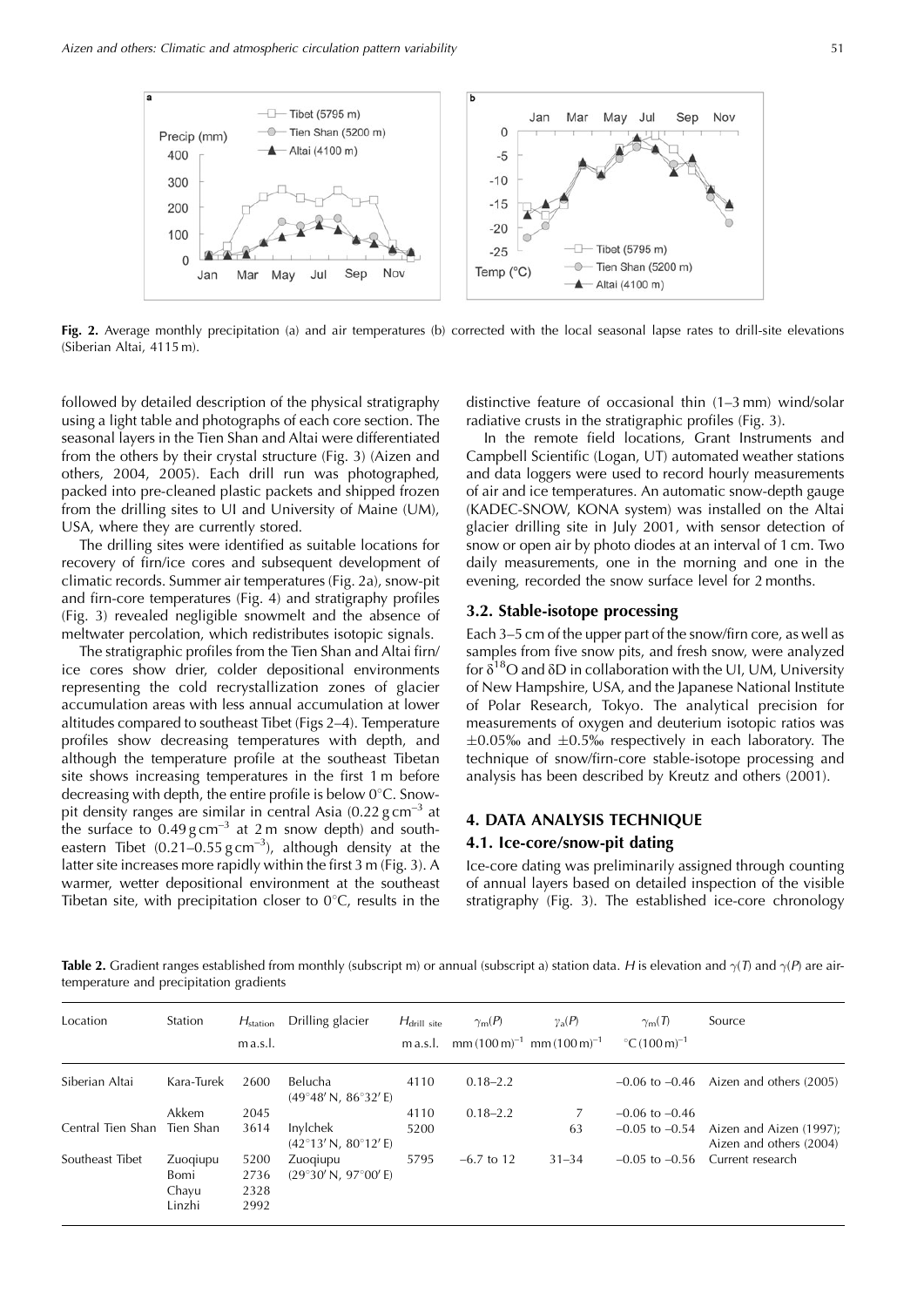

**Fig. 3.** Snow/firn physical stratigraphy with seasonal- and annual-layer identification: (a) Siberian Altai 21 m snow/firn core recovered from the west Belukha plateau; (b) Tien Shan 16 m firn/ice crevasse located at the edge of the Inilchek glacier accumulation area; and (c) snow stratigraphy, snow density and layers of six precipitation events in snow pit on Inilchek glacier (Aizen and others, 2004).

was further refined by counting annual layers in stable isotopes (Fig. 5), which show well-preserved annual variation profiles (Kreutz and others, 2001; Aizen and others, 2004, 2005). The mean accumulation rate obtained from the shallow Altai ice cores agrees with the rate validated through tritium and  $^{210}Pb$  records by Olivier and others (2003). Annual net accumulation at field sites amounted to 690 mm at the Belukha, 1060 mm at the Inilchek and 1960 mm at the Zuoqiupu drilling sites.

To determine the seasonal and monthly accumulation and corresponding seasonal and monthly isotope means, the normalization technique (Barlow and others, 1993; Shuman and others, 1995; Yao and others, 1999; Aizen and others, 2004) was applied. Annual accumulation at the drilling site was normalized by the share/fraction of monthly/seasonal precipitation in annual total at the referenced station. To verify the core chronology in the Altai ice core, we used the marker horizon of the Pinatubo (Philippines) volcanic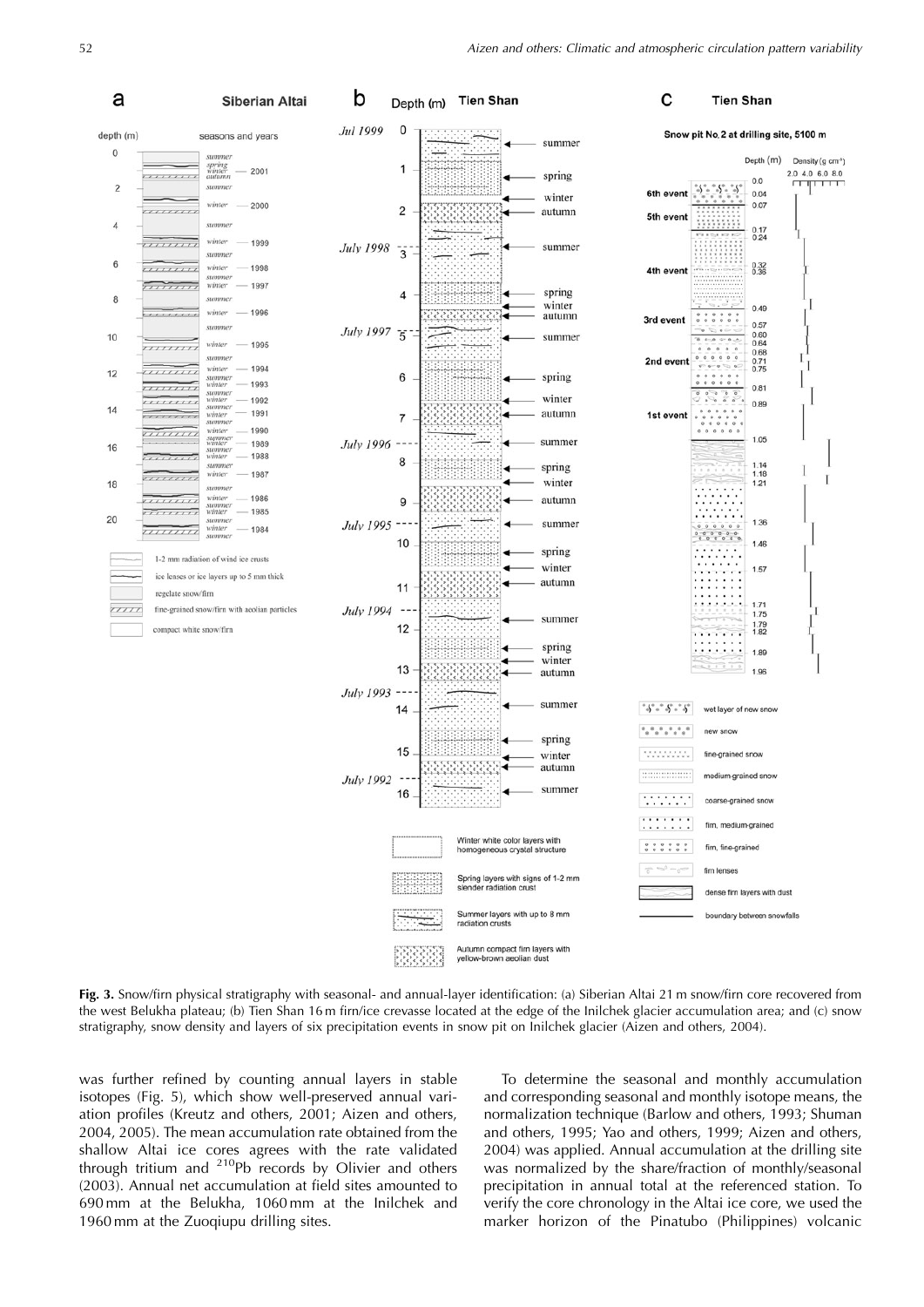

**Fig. 4.** Borehole temperature profiles and snow-pit temperatures.

eruption (June 2001). The ice layers of volcanic origin have been deduced from acidity measurements along firn/ice cores (Zielinski and others, 1996). The sulfate peak measured in the ice core is related to the firn-core layer of May– June 1991, corresponding to the Pinatubo eruption with monthly precision.

Calculated seasonal snow accumulation layers were differentiated by crystal structure and were identified by the presence of yellow-brown aeolian dust. Uncertainty in

calculating seasonal accumulation using the normalization technique was less than  $\pm 10\%$  of the seasonal accumulation rate obtained from the snow/firn-core stratigraphic profile. Snow/firn stratigraphic profiles allowed proportioning the firn-core layers at seasonal resolution, while monthly precipitation data from the closest meteorological stations detailed the firn-core records with monthly resolution for spring, summer and autumn. The thin winter layers were considered as the sum of accumulation for 3 months.

**Table 3.** Clustered average/extreme  $\delta^{18}O$  and d-excess values from accumulation layers formed by precipitation originating from central Asian (CA) and oceanic moisture sources and their share in the total annual and seasonal accumulation layers. SP is prevailing synoptic pattern

|                     |                                                           | $\delta^{18}O$    |                  |                                | d-excess |                   |      |               |               | Share         |               |               |
|---------------------|-----------------------------------------------------------|-------------------|------------------|--------------------------------|----------|-------------------|------|---------------|---------------|---------------|---------------|---------------|
| <b>SP</b>           |                                                           | Max.              | Min.             | Ave.                           | Max.     | Min.              | Ave. | Year          | Spring        |               | Summer Autumn | Winter        |
|                     |                                                           | $\%$ <sub>0</sub> | $\%$             | $\%$                           | $\%$     | $\%$ <sub>0</sub> | $\%$ | $\frac{0}{0}$ | $\frac{0}{0}$ | $\frac{0}{0}$ | $\%$          | $\frac{0}{0}$ |
| Altai (17 years)    |                                                           |                   |                  | Total accumulation layer (mm)  |          |                   |      | 12591         | 3037          | 6752          | 1967          | 834           |
|                     | average                                                   |                   |                  | Annual accumulation layer (mm) |          |                   |      | 690           | 133           | 376           | 129           | 52            |
| <b>SWC</b>          | CA including eastern<br><b>Black and Caspian</b>          | $-9.6$            | $-24.7$          | $-14.1$                        | 25.6     | 12.0              | 14.7 | 33            | 33            | 32            | 40            | 24            |
|                     | Oceanic                                                   |                   |                  |                                |          |                   |      |               |               |               |               |               |
| <b>WC</b>           | Atlantic                                                  | $-8.1$            | $-19.7$          | $-13.3$                        | 12.0     | 1.1               | 8.1  | 67            | 67            | 68            | 60            | 76            |
| UP, NWC             | Arctic/                                                   | $-9.7$            | $-19.7$          | $-13.8$                        | 12.0     | 7.0               | 9.6  | 56            | 57            | 60            | 36            | 76            |
| <b>StCyc</b>        | Pacific                                                   | $-8.1$            | $-16.7$          | $-12.4$                        | 7.8      | 1.1               | 5.6  | 11            | 10            | 8             | 24            |               |
| Tien Shan (5 years) |                                                           |                   |                  | Total accumulation layer (mm)  |          |                   |      | 5300          | 1670          | 2350          | 960           | 320           |
|                     | average                                                   |                   |                  | Annual accumulation layer (mm) |          |                   |      | 1060          | 334           | 470           | 193           | 63            |
| SC                  | <b>CA</b>                                                 | $-10.8$           | $-31.98$ $-20.3$ |                                | 45.0     | 22.0              | 28.2 | 55            | 72            | 32            | 68            | 94            |
| WC                  | Eastern Mediterranean<br>and Black Seas<br><b>Oceanic</b> | $-7.4$            | $-24.6$          | $-13.3$                        | 21.9     | 15.7              | 18.9 | 32            | 23            | 44            | 27            | 6             |
| IW                  | North Atlantic                                            | $-7.0$            | $-16.9$          | $-10.5$                        | 15.6     | 9.3               | 13.0 | 13            | 5             | 24            | 5             |               |

Notes: **Altai:** SWC is southwestern cyclones; WC is western cyclones; UP is ultra-polar intrusions; NWC is northwestern cyclones; StCyc is stationary cyclones. **Tien Shan:** SC is southern cyclones including south Caspian, Murgab and Upper Amy Darya' cyclones; WC is western cyclones; IW is influxes of air masses from west.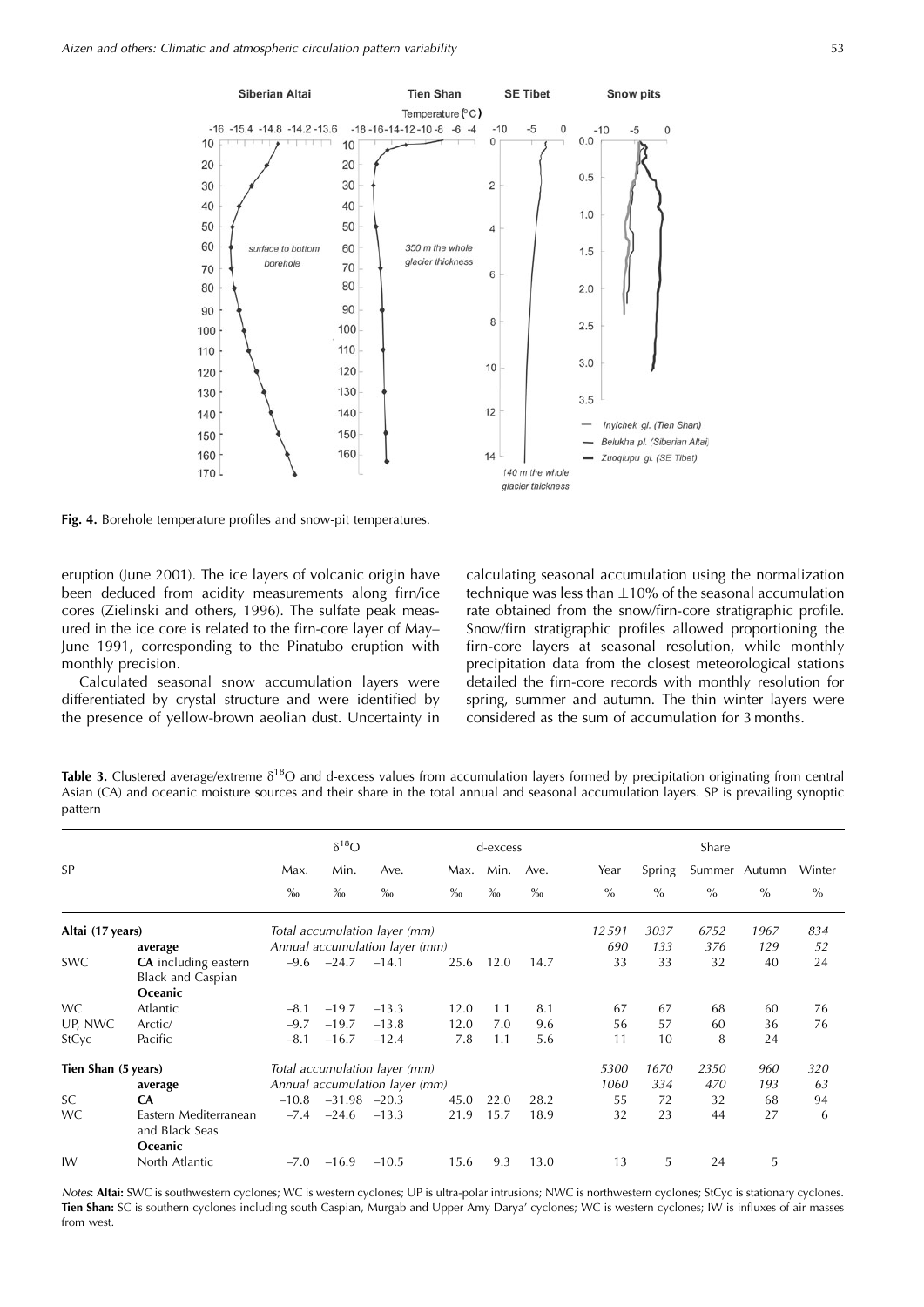

Fig. 5. Isotopic composition,  $\delta^{18}O$  in snow/firn cores.

To evaluate the links between isotope/geochemical records in the firn-core profile and synoptic pattern prevalence, we calibrated the measured isotope values in snow-pit layers to corresponding dates of the observed prevailing synoptic pattern. The automatic daily measurements of surface level changes provide daily information on snow accumulation at the Altai drilling site during 2 months, enabling calibration of the isotope/geochemistry records in snow pits at event scale, with a standard error of 7.5 mm (Aizen and others, 2005).

Monthly snow accumulation values for 2000, calculated by the normalization technique, agreed with corresponding values calculated using the event snow surface changes. The normalization techniques at the Tien Shan drilling site were validated through precipitation events at the Tien Shan station and corresponding accumulation layers in the snow-pit stratigraphy (Fig. 3c; Aizen and others, 2004).

## **4.2. Clustering precipitation transferred from oceanic and central Asian moisture sources**

To distinguish oceanic moisture from water vapor reevaporated from internal basins and transferred to the high/middle latitudes of Asia, the  $\delta^{18}O$  isotopic ratio and d-excess values from 524 samples from the Altai and 264 samples from the Tien Shan cores were clustered into two distinct datasets. The clustering procedure was based on the K-means clustering analysis of splitting a set of data into two groups by maximizing between-cluster variation relative to within-cluster variation (Table 3).

To evaluate the link between stable-isotope concentrations in the firn-core profile and atmospheric circulation dynamics, we matched the measured  $^{18}$ O and d-excess values in snow-pit layers to corresponding precipitation events observed at the meteorological stations. The snow accumulation event values in the snow pit were calculated using a normalization technique (see section 4.1). The  $^{18}$ O values and d-excess mean in snow layers during precipitation events were related to the synoptic patterns of associated precipitation (Aizen and others, 2004, 2005). Analysis of synoptic processes prevailing during precipitation events over west Siberia and central Asia is in accordance with results from the K-means clustering analysis, with about a 15% deviation, i.e. the accumulation where the stable-isotope distribution was not in accordance with developed clustering amounted to 929 mm of the total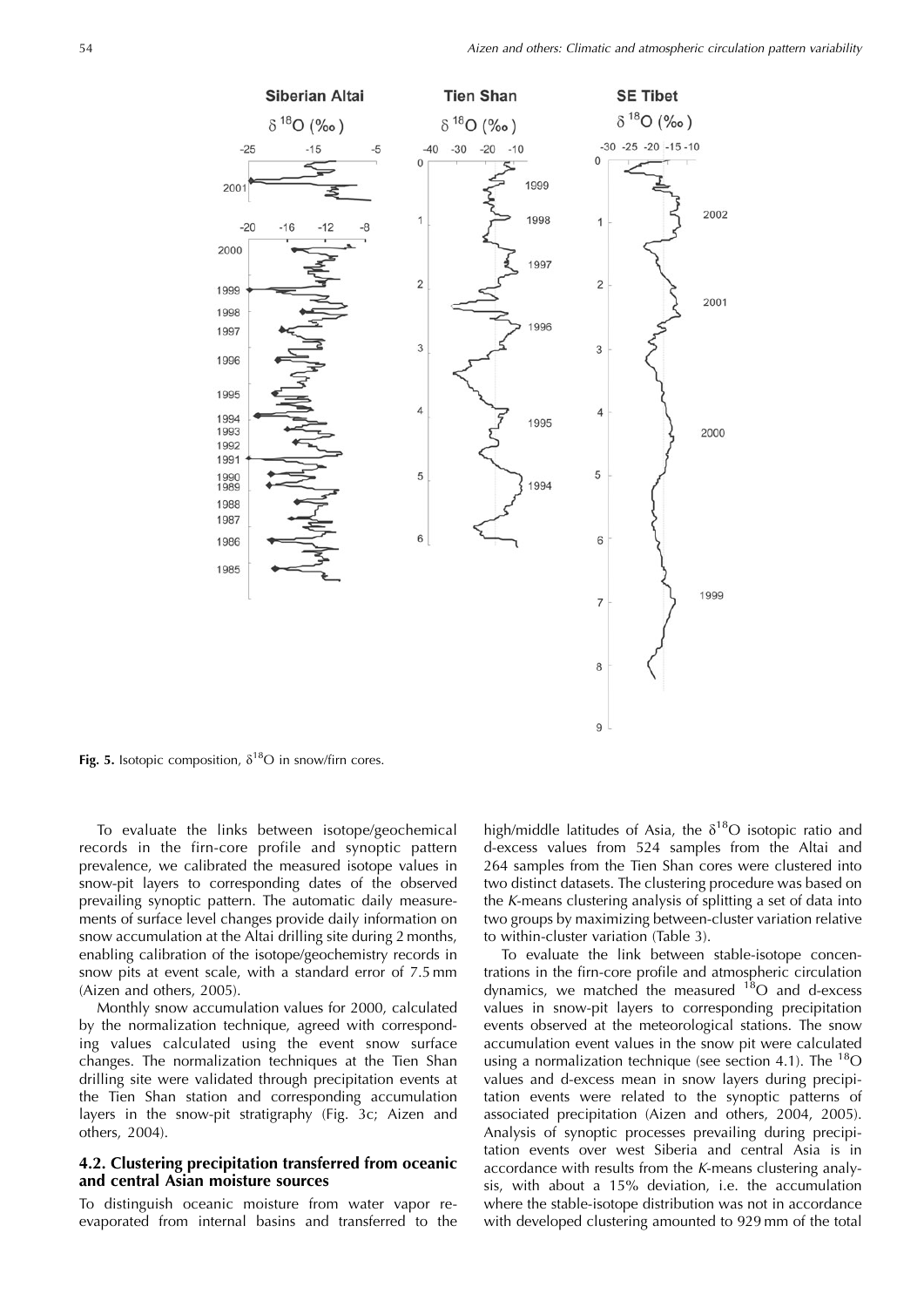

**Fig. 6.** Seasonal contributions to mean annual Altai (a) and Tien Shan (b) accumulation of precipitation originating from external and internal moisture sources: share; average oxygen and deuterium excess.

Altai accumulation of 12 591 mm. The main uncertainty occurred during winter months when several insignificant precipitation events with both oceanic and inter-land moisture sources were associated with the same snow accumulation layer.

## **5. CONTRIBUTION OF OCEANIC AND CENTRAL ASIAN MOISTURE SOURCES**

## **5.1. Clusters**

The revealed clusters for Altai ice-core records are: oceanic sources with d-excess less than 12% and the Aral–Caspian closed-drainage-basin sources with d-excess exceeding 12\% (up to 25.6\%). Oceanic source is differentiated from Atlantic moisture source with d-excess ranging from 7.0% to <sup>12</sup>%. Moisture of Arctic and Pacific origin is associated with the lowest d-excess levels  $\langle$ <7.8%%). The main synoptic pattern that brings moisture to the Siberian Altai is the western cyclones pattern from the Atlantic Ocean. Strong depletion in  $\delta^{18}O$  and in d-excess records is associated with synoptic patterns of northwestern and ultra-polar cyclones

that bring moisture from the Arctic Ocean. Increased development of stationary cyclones is associated with  $\delta^{18}$ O enrichment and d-excess depletion. High d-excess values are associated with precipitation carried by southwestern cyclones and are a result of re-evaporating water vapor from the internal Aral–Caspian basin.

The revealed clusters for Tien Shan ice-core records are: recycled precipitation has the highest d-excess values, of 15.6–45%; re-evaporated precipitation originating over the Aral–Caspian basin and brought by southern cyclones has d-excess >22.0%; and precipitation re-evaporated over the eastern Mediterranean and Black Seas has records with  $15.6\% <$  d-excess  $<$  22.0% values. The western influxes from the North Atlantic bring precipitation with low d-excess values of 9–16‰. Most enriched  $\delta^{18}O$  snow accumulation layers of –7.0% are typical during domination of this synoptic mode. Contributions of precipitation originating from external and internal moisture sources to mean annual/seasonal accumulation at the Altai and Tien Shan locations were estimated through the developed clustering (Table 3).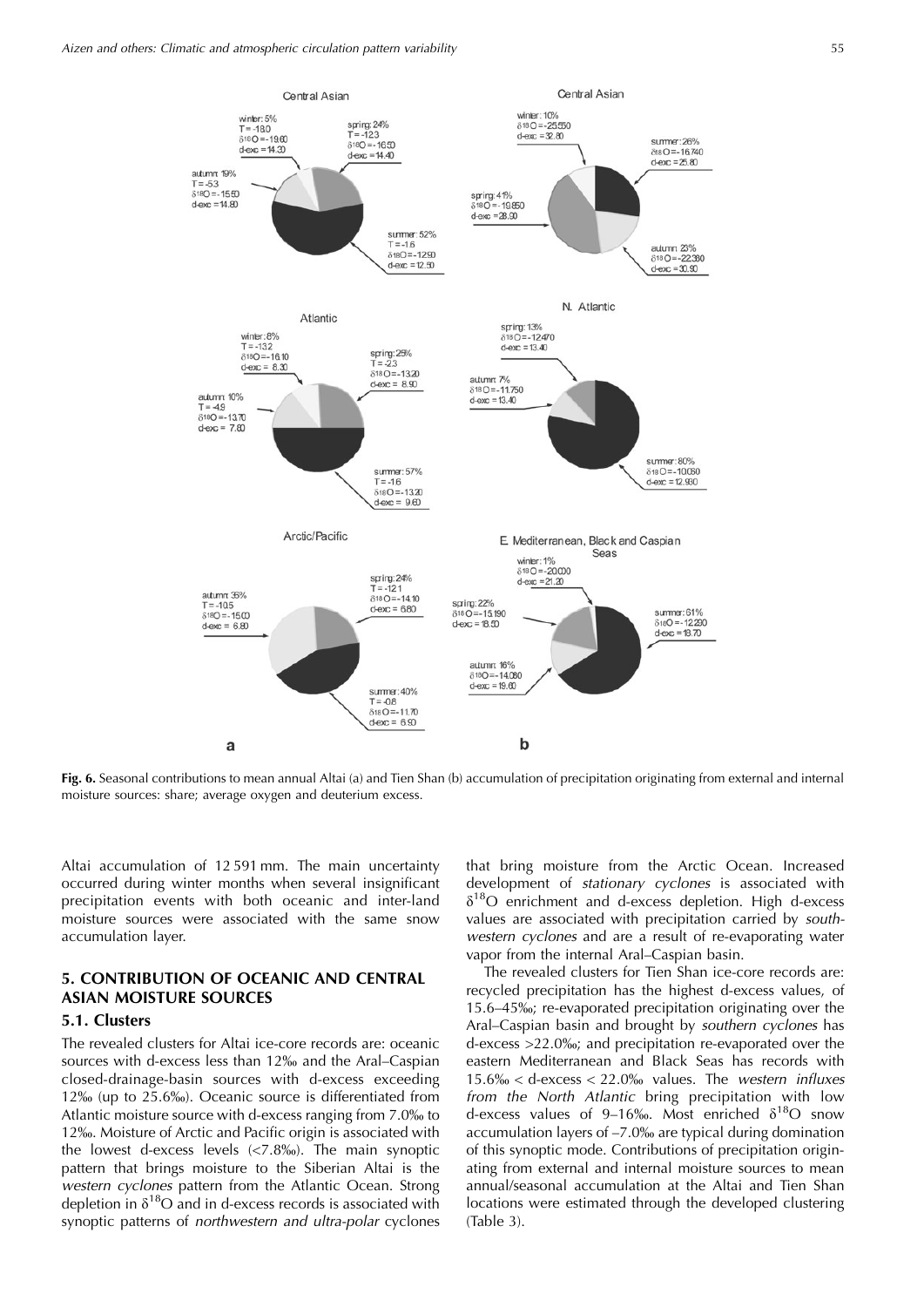

**Fig. 7.** Oxygen air-temperature regression ( $\delta^{18}O/D$ , with positive slopes for the Siberian Altai (a) and Tien Shan (b) and negative slopes for the Bomi (c) ice-core records.

#### **5.2. Altai accumulation**

The largest share (67%) of total snow/firn accumulation corresponds to precipitation transferred by western, northwestern, stationary cyclones and ultra-polar intrusions from oceanic moisture sources (Table 3). Precipitation over the Siberian Altai is mainly marine in origin during all seasons, with the oceanic share almost invariable, ranging from 76% in winter to 60% in autumn accumulation. Moisture evaporated over the Atlantic Ocean comprises more than half of the annual accumulation (56%). Precipitation transferred from the Arctic Ocean or an eastern moisture source, with the lowest d-excess levels, comprises 11% of the annual accumulation, with autumn maximum (24%) and summer minimum (8%). The remaining 34% corresponds to precipitation transferred by southwest cyclones and recycled over internal moisture sources, with the largest share (40%) occurring in autumn. The smallest share of recycled precipitation (24%) transferred from internal moisture

sources to the Altai glaciers was observed in winter, when the Siberian High is strongest, blocking any intrusion of air masses, and conditions for inland evaporation and local convection are weakest because of low continental heating.

Summer is the main season of accumulation, i.e. both from external and internal moisture sources (Fig. 6). The Atlantic moisture as well as recycled moisture over central Asia was brought to the Siberian Altai year-round. From autumn to spring,  $\delta^{18}O$  records associated with inter-land moisture sources are more depleted than  $\delta^{18}O$  records related to Atlantic moisture sources because of lower air temperatures over the continent than over the ocean. Summer mean isotope records are almost the same. The mean values of  $\delta^{18}O$ from summer accumulation layers with Arctic/eastern-originated precipitation sources are the most enriched among the three considered clusters, reaching –11.7%. The highest  $\delta^{18}$ O values may be associated with the highest air temperature during precipitation and/or nearby water-vapor formation (e.g. Arctic/Pacific Ocean or local summer convection).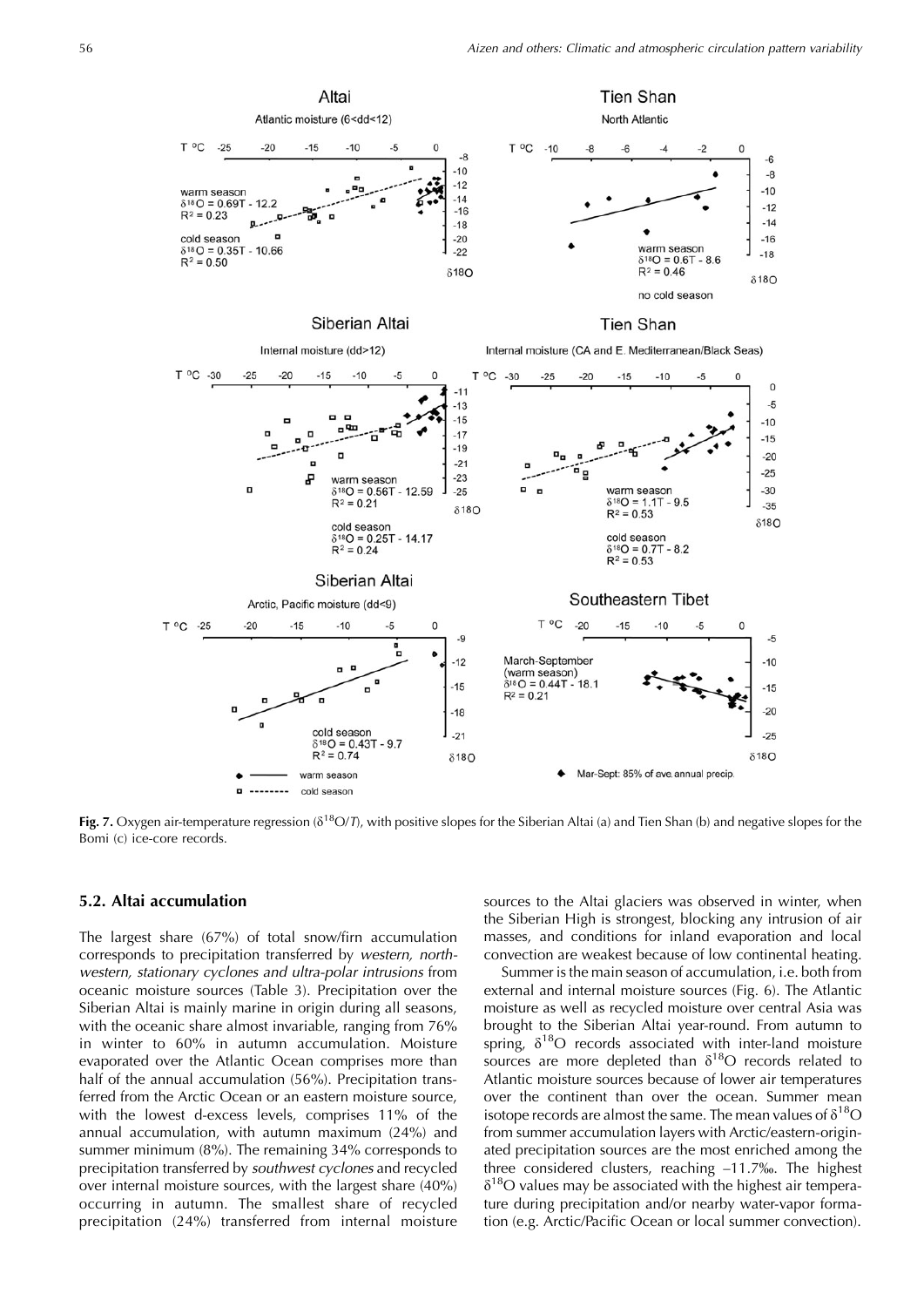#### **5.3. Tien Shan accumulation**

Central Asia receives most of its moisture from the west, and its interiors are heavily dependent upon the intensity of zonal water-vapor transport. Influxes of air masses from the west are one of the main synoptic modes in the central Tien Shan, and these air masses bring 13% of marine-derived precipitation from the North Atlantic Ocean, with the highest annual values of  $\delta^{18}O$  and the most depleted dexcess means. The percentage of summer moisture from the North Atlantic reached 24% of total summer mean (Table 3).

Western cyclones originating over the eastern Mediterranean and Black Seas brought more significant precipitation to the central Tien Shan, comprising up to 32% of annual precipitation and reaching 44% during summer. Because of very hot summers, the precipitated water in central Asia is recycled several times inside the Aral–Caspian closed drainage basin and is even transported to the Arctic basin (see section 5.1). The maximum contribution to central Tien Shan accumulation is associated with recycled moisture (up to 87%) including 55% from the Aral–Caspian and 32% from the eastern Mediterranean and Black Seas. During spring, the maximum contribution occurred due to recycled moisture from central Asia, reaching 72%, because warming of the inner continental regions occurs faster than in the coastal regions, increasing inland evaporation. During winter, all of central Asia is blocked by the Siberian high. The minimal winter precipitation mainly originated over central Asia (up to 94%), with the highest d-excess values (maximum up to  $45\%$ ) (Table 3).

Summer is the main season of accumulation, as at the Altai location (Fig. 6), reaching 80% in North Atlanticoriginated precipitation. There are no records with low dexcess values (North Atlantic) in accumulation layers related to winter months, while recycled moisture over central Asia was brought to the central Tien Shan year-round.

## **6. STABLE-ISOTOPE–AIR-TEMPERATURE RELATIONSHIP**

Local isotope–temperature relationships were calibrated using the seasonal air temperatures and prevailing atmospheric circulation pattern. The Altai and Tien Shan ice-core records of oxygen isotopic ratios and d-excess, clustered according to moisture origin (see section 5.1; Table 3) and differentiated with monthly resolution (see section 4.1), were related to the corresponding monthly air temperature (Fig. 7), which was linearly extrapolated to the drilling sites (see section 2.1).

Transfer function slopes (for the Tien Shan and Altai) and intercept (for Altai) for warm-season Atlantic moisture (Fig. 7) are similar to the  $\delta^{18}O - T$  relationship ( $\delta^{18}O =$  $0.697 - 13.6$ ) found by Dansgaard (1964) for North Atlantic precipitation.

The core data from the mountain systems with continental climate features exhibit positive regression-line slopes, with more depleted precipitation occurring during the coldest winter temperatures. Shallower regression-line slopes (0.69–0.35) are present for the Altai core record (Fig. 7) compared to regression-line slopes (1.1–0.6) for the Tien Shan record. These differences relate to varying amounts of precipitation, moisture source regions, as well as differing temperature regimes (Fig. 2). The Altai raw-data histogram shows lower frequency of depleted accumulation **Siberian Altai** 



**Fig. 8.**  $\delta^{18}O$  (‰) data description and basic statistics of records from the Belukha plateau (4115 m; 1984–2001), Inilchek glacier, (5200 m; 1991–98) and the Bomi glaciation (5795 m; 1998–2001).

than Tien Shan, which is associated with minimal coldseason precipitation at the Altai study site (Fig. 8). The highest positive slopes are associated with internal moisture, possibly due to low inter-land humidity during evaporation and quicker processes of isotope depletion. The maximum slope is typical for the Inilchek summer accumulation formed by precipitation from internal moisture sources.

Glacier accumulation regions with marine climates are distinguished by a lowering of the slope, with negative regression-line slopes typical for southern periphery monsoon regions. The southeast Tibetan firn-core isotope data were examined for the months with most precipitation (March–September), producing isotope–air-temperature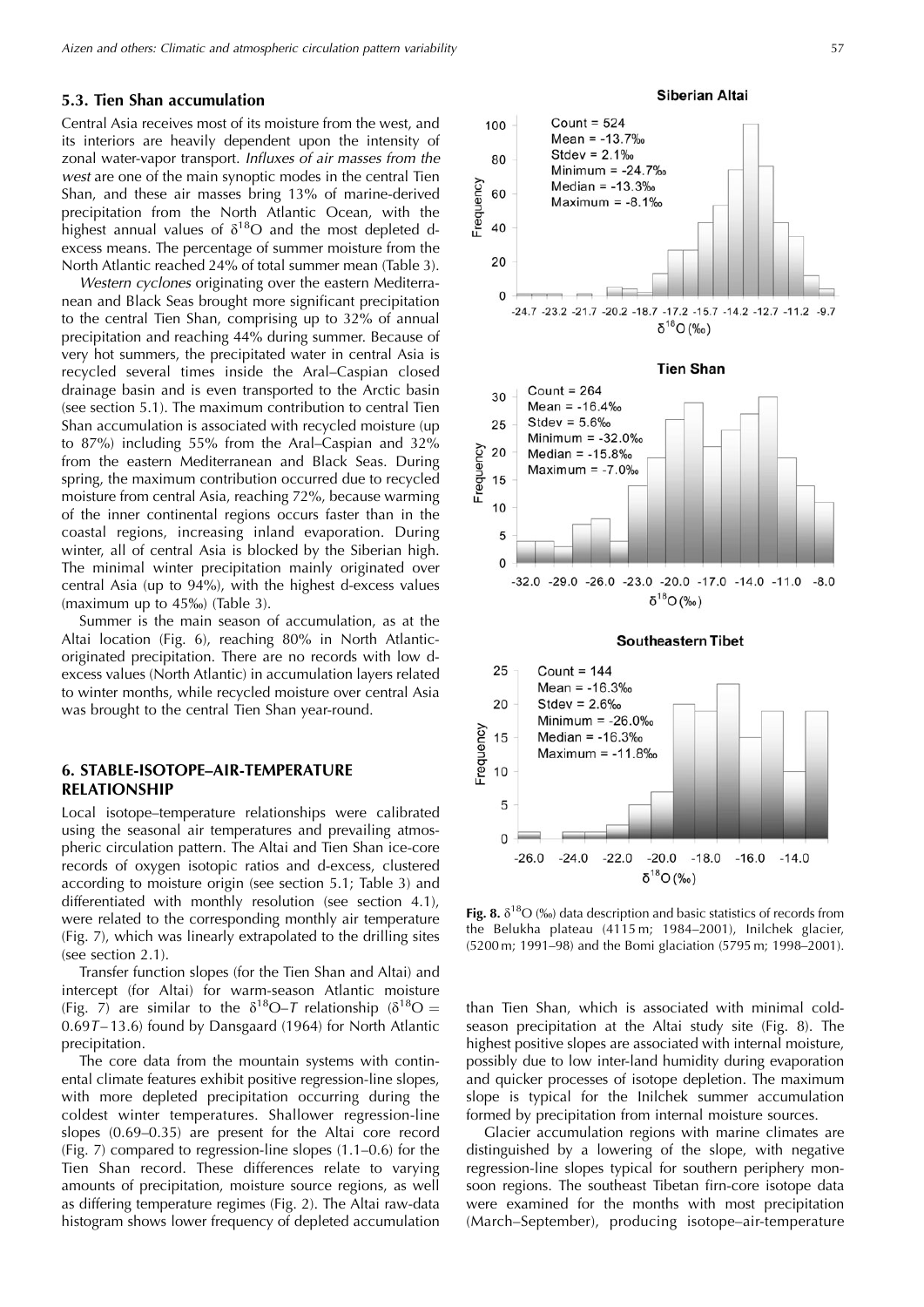**Table 4.** Linear trends (β) of monthly precipitation and air temperature at the Akkem station obtained from Siberian Altai ice core and corresponding long-term monthly climatic variables for the period 1984–2001. Bold font corresponds to statistically significant linear trend at 10%

|                              | Jan     | Feb   | Mar  | Apr   | May     | Jun   | Jul  | Aug   | Sep  | Oct  | Nov     | Dec  | Year  |
|------------------------------|---------|-------|------|-------|---------|-------|------|-------|------|------|---------|------|-------|
| Precipitation                |         |       |      |       |         |       |      |       |      |      |         |      |       |
| $\beta$ (a <sup>-1</sup>     | 0.45    | 0.52  | 0.53 | 0.20  | $-0.01$ | 0.02  | 0.01 | 0.02  | 0.04 | 0.03 | $-0.11$ | 0.10 | 0.03  |
|                              | 0.32    | 0.31  | 0.21 | 0.05  | 0.06    | 0.04  | 0.05 | 0.07  | 0.07 | 0.07 | 0.17    | 0.26 | 0.02  |
| $\frac{\sigma_{\beta}}{r^2}$ | 0.11    | 0.14  | 0.28 | 0.45  | 0.00    | 0.01  | 0.00 | 0.01  | 0.02 | 0.01 | 0.02    | 0.01 | 0.13  |
| F                            | 2.04    | 2.69  | 6.58 | 13.69 | 0.01    | 0.26  | 0.06 | 0.12  | 0.31 | 0.18 | 0.43    | 0.15 | 2.56  |
| Air temperature              |         |       |      |       |         |       |      |       |      |      |         |      |       |
| $\beta$ (a <sup>-1</sup> )   | $-0.23$ | 1.30  | 0.77 | 0.92  | 1.81    | 3.24  | 3.22 | 3.94  | 0.62 | 0.71 | 0.47    | 0.00 | 4.17  |
|                              | 0.49    | 0.39  | 0.45 | 0.63  | 0.67    | 0.77  | 1.32 | 1.09  | 0.62 | 0.46 | 0.42    | 0.48 | 0.98  |
| $\frac{\sigma_{\beta}}{r^2}$ | 0.01    | 0.40  | 0.15 | 0.11  | 0.30    | 0.51  | 0.26 | 0.43  | 0.06 | 0.12 | 0.07    | 0.00 | 0.52  |
| F                            | 0.23    | 11.35 | 2.93 | 2.14  | 7.24    | 17.85 | 5.97 | 13.03 | 1.02 | 2.36 | 1.23    | 0.00 | 18.15 |

Note:  $\sigma_\beta$  is standard error value for slope coefficient;  $r^2$  is coefficient of determination; F is F statistic.

relationships with slopes of –0.44. Negative regression-line slopes (Fig. 7) are associated with heavy amounts of depleted moisture arriving during periods of maximum precipitation (March–September) and warmest annual average temperatures. This opposite seasonal relationship of isotopic records has been previously observed at subtropical ice-core locations by Qin and others (2002) and Thompson and others (2003), as well as from isotopic records of precipitation from southeast Asia (Araguás-Araguás and others, 1998).

#### **7. VARIABILITY IN THE ALTAI ICE-CORE RECORDS**

To analyze the ability of ice-core records to represent the climatic and atmospheric dynamic changes, linear trends, standard errors, coefficients of determination and F tests were calculated. Estimations were based on monthly means of isotope, geochemistry and dust-particle data obtained from Altai ice-core records for 17 years (Tables 4 and 5). Verification of the obtained trends occurred through longterm monthly climatic and synoptic data for the corresponding period. Linear trends for climatic variables (air temperatures and precipitation) were calculated for the period 1984–2001. During this time, we found statistically significant increases in precipitation in March and April, and in air temperature in February, May, June, July and August (Table 4). However, stable-isotope records of  $\delta^{18}O$  reflecting the air-temperature variability did not show a trend for the considered period of years (Table 5).

The d-excess records from the Altai ice core (Table 5) show a negative trend for the period 1984–2001 ( $n\beta$  =  $524(-0.0015) = -0.8\%$ ). Deuterium excess is a parameter reflecting re-evaporation at land surfaces and/or mixing along air-mass trajectories (Merlivat and Jouzel, 1979). The decreasing d-excess values from 1984 on were probably caused by a changing source of moisture (e.g. by decreasing the share of re-evaporated precipitation or increasing the share of oceanic moisture (e.g. Atlantic/Arctic/easternoriginated precipitation)). Furthermore, decreased volume and concentration of dust particles (with sizes  $>1.00 \mu m$ ) and increased content of marine-originated ions of sodium and chloride also verified the weakening of central Asian reevaporated precipitation in the Altai. There was also the tendency of positive trends (not statistically significant) in frequency of northwestern cyclones (Table 5), which brought

Atlantic moisture to the Altai. At the same time there was a tendency for decreasing frequency of synoptic patterns that brought moisture as well as dust particles from central Asia, i.e. southwestern cyclones.

#### **8. CONCLUSION**

The technique of coupling synoptic climatology and meteorological data with  $\delta^{18}O$  and d-excess in firn-core records was implemented to determine climate-related signals and to identify the origin of moisture. The firn-core records were calibrated at event scale and validated using the monthly meteorological data with 15% uncertainty. The method is applicable to reconstruct the climatic and atmospheric circulation dynamics over past centuries from surface-to-bottom deep ice cores recovered from the Belukha firn plateau and Inilchek glacier. The clusters in  $\delta^{18}$ O and d-excess records in the Altai and Tien Shan firn/ice cores revealed that the precipitation is oceanic in origin and recycled moisture from the Aral–Caspian closed drainage basin.

Two-thirds of the Altai accumulation is formed from oceanic precipitation for the period 1984–2001; the rest of the precipitation is recycled over Aral–Caspian sources. More than half of the accumulation has an Atlantic Ocean origin, and precipitation from the Arctic and Pacific Oceans contributed about 11%. The inter-land moisture sources contributed the remaining 33% of annual Altai precipitation. The recycled annual amount of Tien Shan accumulation reached up to 87% of the total, with the highest d-excess values. Precipitation recycled from the Aral–Caspian basin contributed 55%, and the Mediterranean and Black Seas about 30%, to the Tien Shan mean annual accumulation. Only 13% of annual snow accumulation, with low d-excess and most enriched  $\delta^{18}O$  values, is brought from the North Atlantic. However, from 1984 to 2001, there is a tendency of decreasing d-excess values in Altai ice-core records that is in accordance with the decreasing dust content in corresponding ice-core layers and the strengthening of synoptic patterns that brought the precipitation of Atlantic origin.

The ice-core data from the mountain systems with continental climate features exhibit positive regression-line slopes in isotope–air-temperature annual–seasonal relationships, with a shallower slope for the Altai compared to the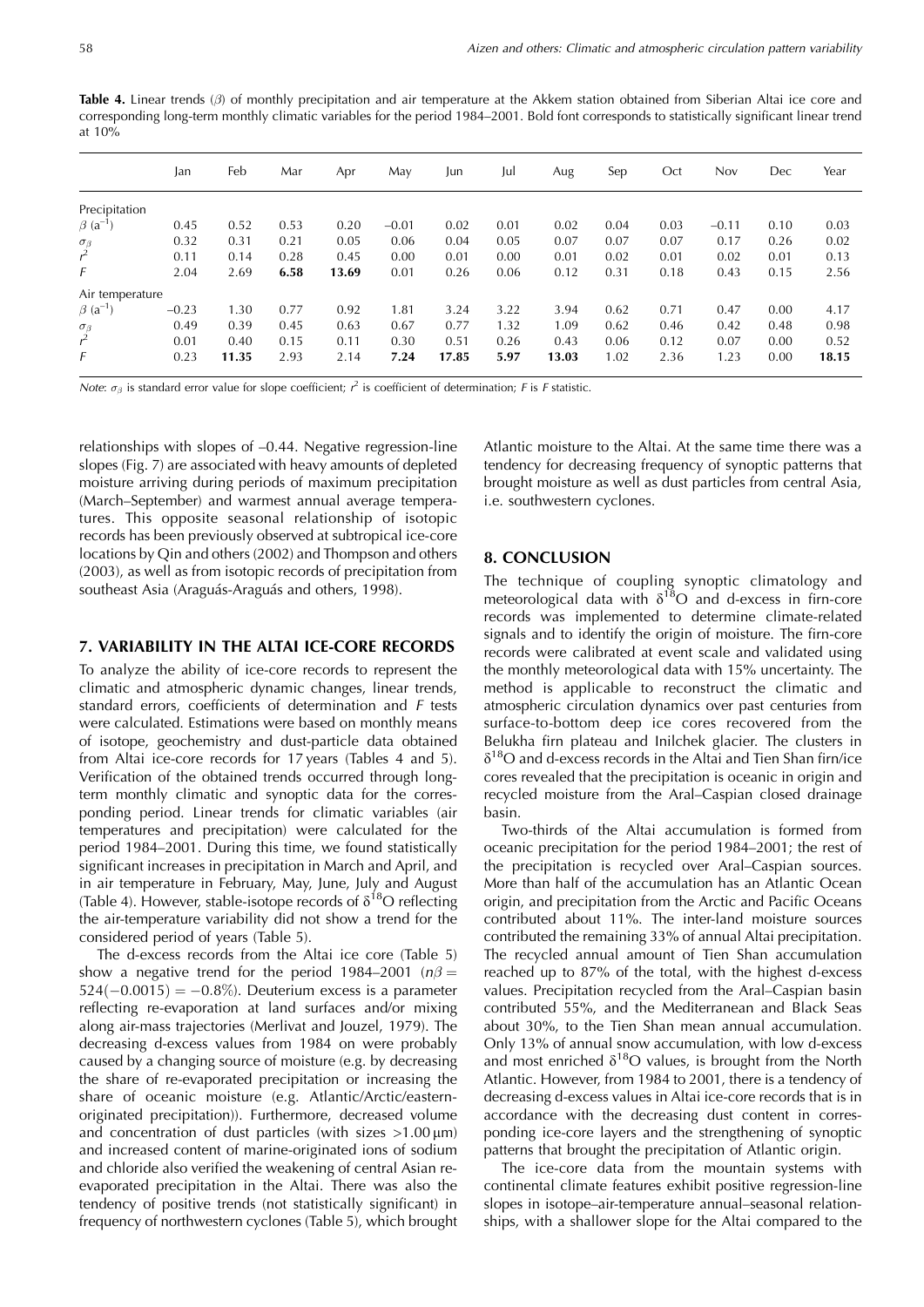|                                 | P     | <b>Isotope</b> |                |           |           | Dust particles number |        | Major ions |       | <b>SP</b> |            |            |
|---------------------------------|-------|----------------|----------------|-----------|-----------|-----------------------|--------|------------|-------|-----------|------------|------------|
|                                 |       |                | $\delta^{18}O$ | d-excess  | Total     | 4.00-5.04 µm Volume   |        | $Cl^-$     | $Na+$ | $Ka+$     | <b>NWC</b> | <b>SWC</b> |
|                                 | mm    | $^{\circ}C$    | $\%$           | $\%$      | $mL^{-1}$ | $mL^{-1}$             | ppb    | ppb        | ppb   | ppb       | days       | days       |
| $\beta$ (record <sup>-1</sup> ) | 0.35  | 0.007          | 0.002          | $-0.0015$ | 0.0001    | $-0.02$               | 0.0001 | 0.25       | 0.55  | 0.59      | 0.09       | $-0.06$    |
| $\sigma_{\beta}$                | 0.004 | 0.001          | 0.005          | 0.0012    | 0.0001    | 0.006                 | 0.0000 | 0.1        | 0.13  | 0.29      | 0.016      | 0.09       |
|                                 | 0.004 | 0.001          | 0.0003         | 0.0056    | 0.0087    | 0.081                 | 0.06   | 0.029      | 0.08  | 0.12      | 0.006      | 0.02       |
| F                               | 0.93  | 0.42           | 0.1463         | 2.9       | 1.73      | 17.34                 | 12.02  | 5.95       | 17.59 | 27.52     | 1.12       | 0.83       |
| n                               | 217   | 217            | 524            | 524       | 199       | 199                   | 199    | 199        | 199   | 199       | 204        | 204        |

**Table 5.** Linear trends (β) of isotope and geochemistry records at the Akkem station obtained from Siberian Altai ice core for the period 1984–2001. Bold font corresponds to statistically significant linear trend at 10%

Note: P and T are monthly annual precipitation and air temperatures respectively; SP is frequency of synoptic patterns; *-* is standard error value for slope coefficient;  $\hat{r}$  is coefficient of determination; F is F statistic; n is number of records; NWC and SWC are monthly frequency of northwestern and southwestern cyclone respectively.

Tien Shan records. Glacier accumulation regions with marine climate are distinguished by a lowering of the slopes so that the negative regression-line slopes are typical for southern periphery monsoon regions. Signs in regressionline slopes for the northern periphery of the Asian mountain system as well as for southeast Tibet are comparable with results of Araguas-Aráguás and others (1998) for Asia precipitation.

#### **ACKNOWLEDGEMENTS**

We acknowledge grants from the US National Science Foundation (ATM-9905670), the US Department of Energy (DE-A107) and the US National Geographic Society, which made this research possible. We are grateful to M.E. Davis for valuable comments and editorial work.

#### **REFERENCES**

- Aizen, V.B. and E.M. Aizen. 1997. Hydrological cycles on the north and south peripheries of mountain glacial basins of central Asia. Hydrol. Process., **11**(5), 451–469.
- Aizen, V., E. Aizen, J. Melack and T. Martma. 1996. Isotopic measurements of precipitation on central Asian glaciers (southeastern Tibet, northern Himalayas, central Tien Shan). J. Geophys. Res., **101**(D4), 9185–9196.
- Aizen, V.B., E.M. Aizen, J.M. Melack, K.J. Kreutz and L.D. Cecil. 2004. Association between atmospheric circulation patterns and firn–ice core records from the Inilchek glacierized area, central Tien Shan. J. Geophys. Res., **109**(D8), D08304. (10.1029/ 2003JD003894.)
- Aizen, V.B., E. Aizen, K. Fujita, S.A. Nikitin, K.J. Kreutz and N. Takeuchi. 2005. Stable-isotope time series and precipitation origin from firn cores and snow samples, Altai glaciers, Siberia. J. Glaciol., **51**(175), 637–654.
- Araguás-Araguás, L., K. Froelich and K. Rozanski. 1998. Stable isotope composition of precipitation over southeast Asia. J. Geophys. Res., **103**(D22), 28,721–28,742.
- Barlow, L.K., J.W.C. White, R.G. Barry, J.C. Rogers and P. Grootes. 1993. The North Atlantic oscillation signature in deuterium and deuterium excess signals in the Greenland Ice Sheet Project 2 ice core, 1840–1970. Geophys. Res. Lett., **20**(24), 2901–2904.
- Basile, I., F.E. Grousset, M. Revel, J.R. Petit, P.E. Biscaye and N.I. Barkov. 1997. Patagonian origin of glacial dust deposited in East Antarctica (Vostok and Dome C) during glacial stages 2, 4 and 6. Earth Planet Sci. Lett., **146**(3–4), 573–589.
- Biscaye, P.E. and 6 others. 1997. Asian provenance of glacial dust (stage 2) in the Greenland Ice Sheet Project 2 ice core, Summit, Greenland. J. Geophys. Res., **102**(C12), 26,765–26,781.
- Bugaev, V.A. and 6 others. 1957. Sinopticheskie processi nad Srednei Aziey [Synoptic processes of central Asia]. Tashkent, Uzbeck SSR Academy of Science Publishing.
- Dansgaard, W. 1964. Stable isotopes in precipitation. Tellus, **16**(4), 436–468.
- Jouzel, J. and 12 others. 1997. Validity of the temperature reconstruction from water isotopes in ice cores. J. Geophys. Res., **102**(C12), 26,471–26,487.
- Kang, S., C.P. Wake, D. Qin, P.A. Mayewski and T. Yao. 2000. Monsoon and dust signals recorded in Dasuopu glacier, Tibetan Plateau. J. Glaciol., **46**(153), 222–226.
- Kreutz, K.J., V.B. Aizen, L.D. Cecil and C.P. Wake. 2001. Oxygen isotopic and soluble ionic composition of a shallow firn core, Inilchek glacier, central Tien Shan. J. Glaciol., **47**(159), 548–554.
- Kreutz, K.J., C.P. Wake, V.B. Aizen, L.D. Cecil and H.A. Synal. 2003. Seasonal deuterium excess in a Tien Shan ice core: influence of moisture transport and recycling in Central Asia. Geophys. Res. Lett., **30**(18), 1922. (10.1029/2003GL017896.)
- Mayewski, P.A. and 13 others. 1994. Changes in atmospheric circulation and ocean ice cover over the North Atlantic during the last 41,000 years. Science, **263**(5154), 1747–1751.
- Mayewski, P.A. and 6 others. 1997. Major features and forcing of high-latitude Northern Hemisphere atmospheric circulation using a 110,000-year-long glaciochemical series. J. Geophys. Res., **102**(C12), 26,345–26,366.
- Merlivat, L. and J. Jouzel. 1979. Global climatic interpretation of the deuterium–oxygen 18 relationship for precipitation. J. Geophys. Res., **84**(C8), 5029–5033.
- Narojniy, U.K., O.V. Narojnaya and K.I. Popova. 1993. Cyrculacionniy regime i gidrotermicheskie usloviya zim Altaya [The atmospheric circulation regime and hydro-thermal winter conditions in Altai]. Glaciologiya Altaya, **4**(19), 183–188.
- O'Brien, S.R., P.A. Mayewski, L.D. Meeker, D.A. Meese, M.S. Twickler and S.I. Whitlow. 1995. Complexity of Holocene climate as reconstructed from a Greenland ice core. Science, **270**(5244), 1962–1964.
- Olivier, S. and 10 others. 2003. Glaciochemical investigation of an ice core from Belukha Glacier, Siberian Altai. Geophys. Res. Lett., **30**(19), 2019. (10.1029/2003GL018290.)
- Petit, J.R. and 18 others. 1999. Climate and atmospheric history of the past 420,000 years from the Vostok ice core, Antarctica. Nature, **399**(6735), 429–436.
- Popova, K.I. 1972. O tipah godovogo hoda atmosphernich osadkov v Gornom Altae [About the type of annual precipitation distribution in Altai mountains]. Glaciologiya Altaya, **7**, 169–174.